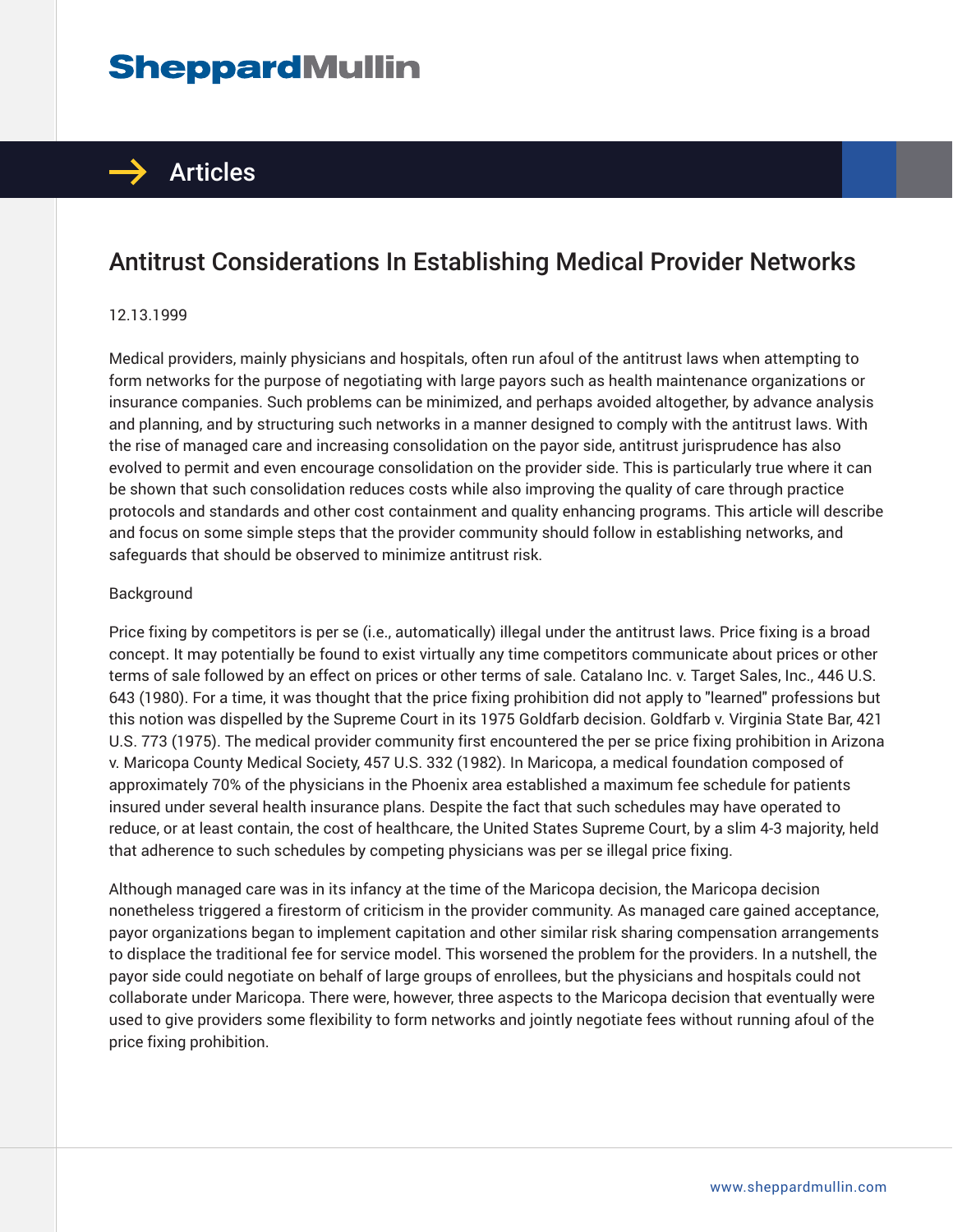The first aspect of the Maricopa decision is the statement in the majority opinion that the defendant medical foundations were not analogous to partnerships or other joint arrangements where competitors pool their capital and share the risks of loss. This was a recognition of the antitrust principle, which predates even the per se prohibition of price fixing, that price restraints ancillary to such joint ventures are judged under the "rule of reason" rather than the per se prohibition. U.S. v. Addyston Pipe & Steel Co., 85 F. 271 (6th Cir. 1898) aff'd 175 U.S. 211 (1899). This is because such joint ventures may integrate the parties' productive assets in a manner that increases the firm's efficiency and enables it to compete more effectively. Northwest Wholesale Stationers v. Pacific Stationary, 472 U.S. 284 (1985).

Under the rule of reason, the decision-maker (i.e., the court or enforcement agency) analyzes the market power of the joint venture participants to determine the legality of the restraint. See SCFC ILC Inc. v. VISA USA, Inc., 36 F.3d. 958 (10th Cir. 1994). The rule of reason also requires the decision-maker to consider such factors as the nature of the market in which the conduct occurs, possible anticompetitive effects, whether the efficiencies outweigh the possible anti-competitive effects, and whether the restrictions imposed by the conduct are reasonably necessary to achieve the efficiencies.

The second aspect of Maricopa was that the medical foundation in that case accounted for a high percentage -- 70% -- of the physicians in the Phoenix area. This raised the possibility that joint ventures composed of a smaller percentage of the market may be permissible. See, e.g., Rothery Storage & Van Co. v. Atlas Van Lines, 792 F.2d. 210 (D.C. Cir. 1986).

The third aspect, emphasized more by the dissent, was the non-exclusive nature of the restraint. This meant that the physicians in Maricopa were not prevented from providing services independently from the foundations, or from charging different fees to patients who were covered by insurance plans unrelated to the foundations. While this non-exclusivity was not sufficient to save the Maricopa foundation themselves, it has been a major factor in permitting many subsequent physician and multi-provider networks.

#### **THE DOJ/FTC GUIDELINES**

In the years since Maricopa, the courts and the federal antitrust enforcement authorities, namely the Department of Justice (the "DOJ") and the Federal Trade Commission (the "FTC"), have fashioned a series of guidelines which, in some circumstances, permit providers to join together for the purpose of negotiating and setting fees to be paid by large payor organizations. See, e.g., Hassan v. Independent Practice Assn., 698 F. Supp. 679, 688-90 (E.D. Mich 1988). In 1996, the DOJ and FTC released a revised set of guidelines for analyzing healthcare antitrust issues. The nine statements, called "Statements of Antitrust Enforcement Policy in Health Care" (the "Guidelines"), replaced nine policy statements originally issued in 1994. While the Guidelines deal with many healthcare related antitrust issues, Statements 8 and 9 deal specifically with physician networks and multiprovider networks.

The Guidelines articulate the general antitrust principle that, in the absence of market power, price restraints ancillary and reasonably necessary to a legitimate joint venture are judged under the rule of reason. Broadcast Music, Inc. v. CBS, 441 U.S.1, 23-24 (1979); National Bancard Corp. v. VISA USA, Inc., 779 F.2d. 592, (11th Cir. 1986). The more recent "Antitrust Guidelines for Collaborations Among Competitors," published in draft from by the DOJ/FTC on October 1, 1999, also embrace the principle that restraints otherwise per se illegal may be permissible if reasonably related to the procompetitive benefits from an efficiency-enhancing integration of economic activity. Draft Guidelines, p. 4.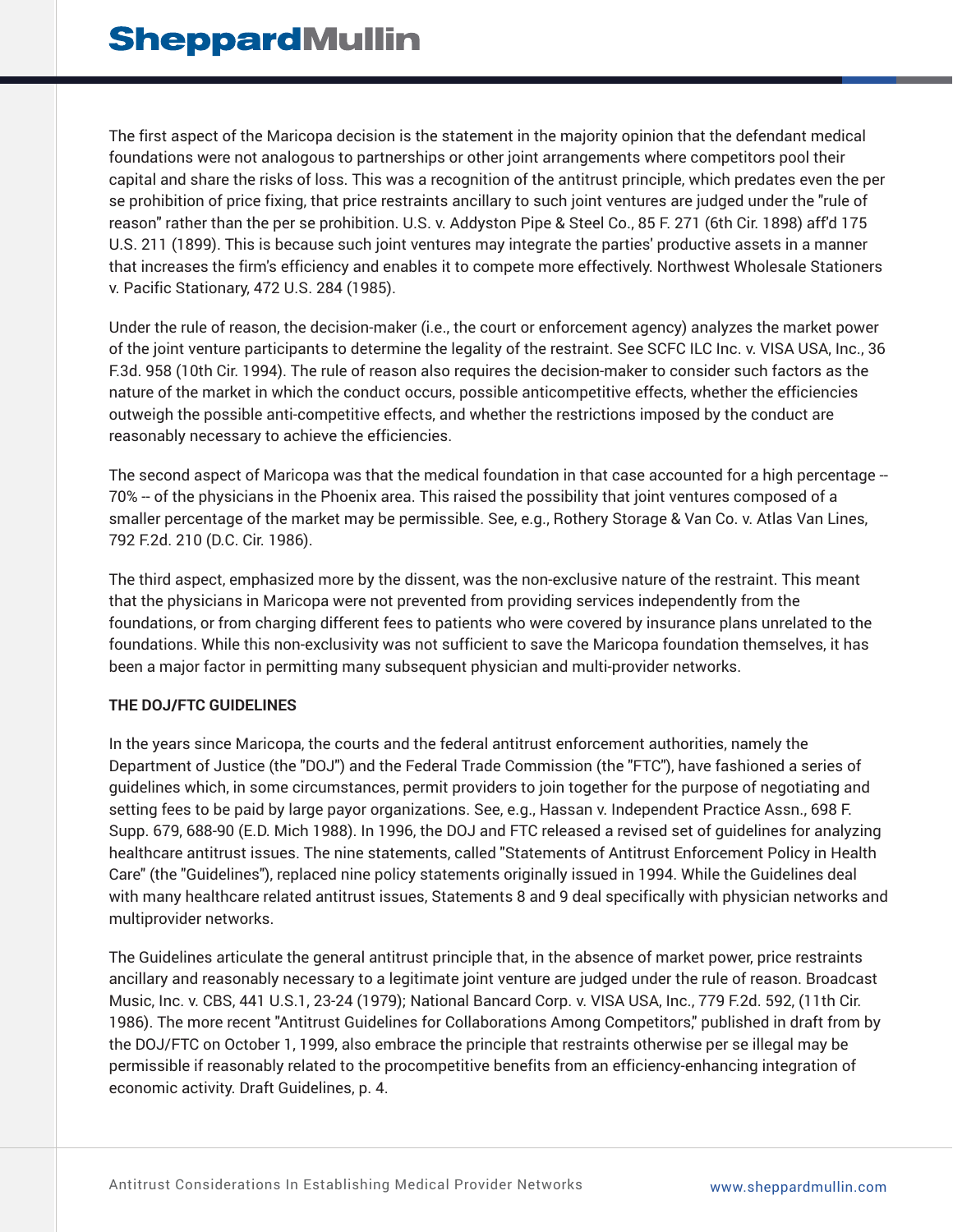The Healthcare Guidelines, however, describe the type of economic integration sufficient for a provider network to gain joint venture status, primarily capitation and other forms of fisk sharing. In the past, all non-risk sharing joint pricing arrangements were almost certain to be viewed as per se illegal. The 1996 Guidelines, however, introduced the concept of "clinical integration" as a method to create a legitimate joint venture short of risk sharing. As generically described in the Guidelines, clinical integration consists of an "ongoing program to evaluate and modify the practice patterns of network participants to create a high degree of interdependence and cooperation among them." Now, if there are significant efforts to perform utilization review, quality assurance, and other similar functions, and if there is substantial investment in the infrastructure necessary to actually carry out these programs, providers may be permitted to jointly negotiate fee schedules, relative value scales, per diems, and other non-risk sharing pricing arrangements.

The Guidelines establish "safety zones" which describe provider network joint ventures that are highly unlikely to raise substantial antitrust concerns. Statement 8 of the Guidelines sets forth a safety zone for exclusive physician network joint ventures that comprise no more than 20% of the physicians in any specialty in a geographic market who have active hospital privileges and who share substantial financial risk. Because nonexclusive networks do not, as a general rule, restrict competition among the network participants, non-exclusive physician network joint ventures come within a separately stated safety zone: they will not be challenged unless they include more than 30% of the physicians in any specialty in a geographic market who have active hospital privileges and who share substantial financial risk.

As the Guidelines explicitly state, however, networks falling outside of the safety zones are not necessarily unlawful under the antitrust laws, but indeed may be procompetitive and lawful. Networks falling outside of the safety zones (i.e., the network contains an impermissible percentage of physicians in a particular specialty in a geographic market, or the network participants do not share substantial financial risk) are subject to further factual inquiry and analysis to determine whether they are permissible under the antitrust laws.

The main sources of further guidance in the healthcare antitrust area are business review letters and advisory opinions published by the federal enforcement authorities, and consent decrees with respect to provider networks the DOJ/FTC found objectionable. These business review letters and advisory opinions often approve networks with much higher market shares than the "safety zones" under the Guidelines, but show a low degree of tolerance for networks that are not true joint ventures but simply sham vehicles to fix price and otherwise eliminate competition among physicians.

Set forth below is a list of four steps which should be followed when attempting to form antitrust compliant provider networks. These steps are designed as both a practical and analytical model. The first step relates to some early negotiation antitrust rules applicable to any business transaction, including the creation of a provider network. The second step relates to the exclusivity issue since the antitrust rules differ somewhat for exclusive and non-exclusive networks. The third step relates to the market power issue because, even if the network is a legitimate joint venture, there is a limit to the number of competing physicians in a local area that can be included in the network. The fourth step describes the various methods one can use to obtain joint venture status. So long as these steps are observed, and the network is a true joint venture which does not exceed the market power thresholds described above, the providers should be able to collectively agree on prices or other terms of sale and otherwise jointly market their services outside the scope of Maricopa decision.

#### **Step One: The Early Negotiations and Communications**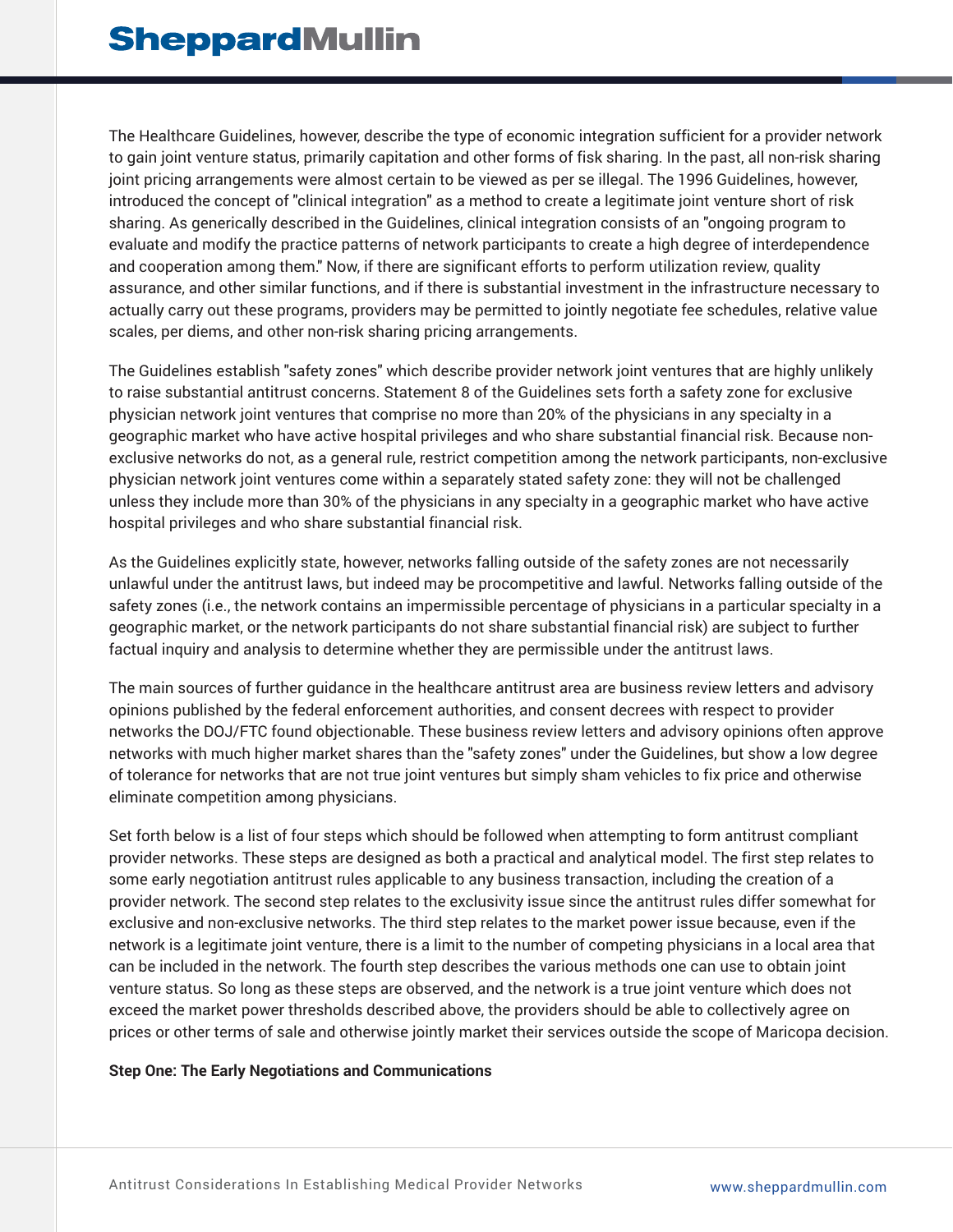As with other industries, even the most pro-consumer healthcare business deals can be wrecked at the outset if it appears that their purpose is to raise prices, restrict output, or otherwise engage in cartel-like behavior. The source of such a "purpose" is often found in e-mails and other memoranda of medical directors, physicians, consultants or staff members describing or discussing a proposed network or similar transaction. Use of phrases such as "stabilize or rationalize the market," "split or allocate patients," "protect fee levels," "increase our bargaining power," "increase leverage against payors," or "capture market share and power" can be the death knell to the formation of a proposed network before it even gets off the ground. The Guidelines themselves note that where it is clear that the network is merely a vehicle to engage in naked anticompetitive conduct, it will not be approved.

Thus, it is critical at the outset of the transaction to educate those involved in the negotiations and communications about the risks of using language in memos, e-mails, or oral discussions which does not accurately describe the purpose of the proposed network, and which may create unnecessary and unjustified antitrust risks. Many medical provider networks have the ability to both create economic efficiencies (i.e., cost savings) and improve the quality of care by the adoption of practice standards and protocols, implementation of preventative healthcare measures, utilization review and quality assurance procedures, and similar programs for large groups of enrollees or fee for service patients. It is these attributes of a network that must be emphasized, and avoidance of inflammatory, overstated rhetoric when explaining the rationale of the proposed network is crucial.

#### **Step Two: Determine Whether The Network Will Be Exclusive Or Non-exclusive**

An exclusive provider network is one in which the physicians, hospitals or other medical providers in the network are precluded from offering medical services other than through the network itself. In many cases, there may be legitimate medical or business reasons for such exclusivity. As in industries outside the healthcare area, such exclusivity restrictions are judged under the rule of reason and often upheld unless the parties have market power. Northwest Wholesale Stationers v. Pacific Stationers, 472 U.S. 284 (1985); Rothery Storage & Van Co. v. Atlas Van Lines, 792 F.2d 210, 224 (D.C. Cir. 1986). As discussed above, however, the safety zone market share thresholds are lower for exclusive networks than non-exclusive networks (i.e., 20% for exclusive networks and 30% for non-exclusive networks). Thus, the exclusivity issue should be addressed early in the negotiation process.

The Guidelines provide, however, that the terms of the contractual relationship are not always dispositive on the issue of whether the network is exclusive or non-exclusive. One must also consider the actual conduct of the providers involved to determine whether a network is truly non-exclusive. Such "indicia" of nonexclusivity, as articulated in the Guidelines, include the existence of viable competing networks and that physicians actually do contract with other networks. See, e.g., Children's Healthcare, P.A., DOJ Business Review Letter (March 1, 1996); In re M.D. Physicians of Southwest Louisiana, Inc., File No. 941-0095 (FTC June 19, 1998).

#### **Step Three: Determine Whether The Proposed Group Has Market Power**

The concept of market power under the antitrust laws is elusive and complex. For business planning purposes, however, it is generally determined by market share. Exactly what market share level creates market power is also uncertain, although a general rule of thumb is the market share must be at least 30% to raise serious concerns. Jefferson Parish Hospital District No. 2 v. Hyde, 466 U.S. 2, 26-29 (1984). As noted above, the Guidelines create safety zones of 20% for exclusive networks and 30% for non-exclusive networks with the caveat that higher levels, in some situations, may be acceptable. In fact, the enforcement authorities have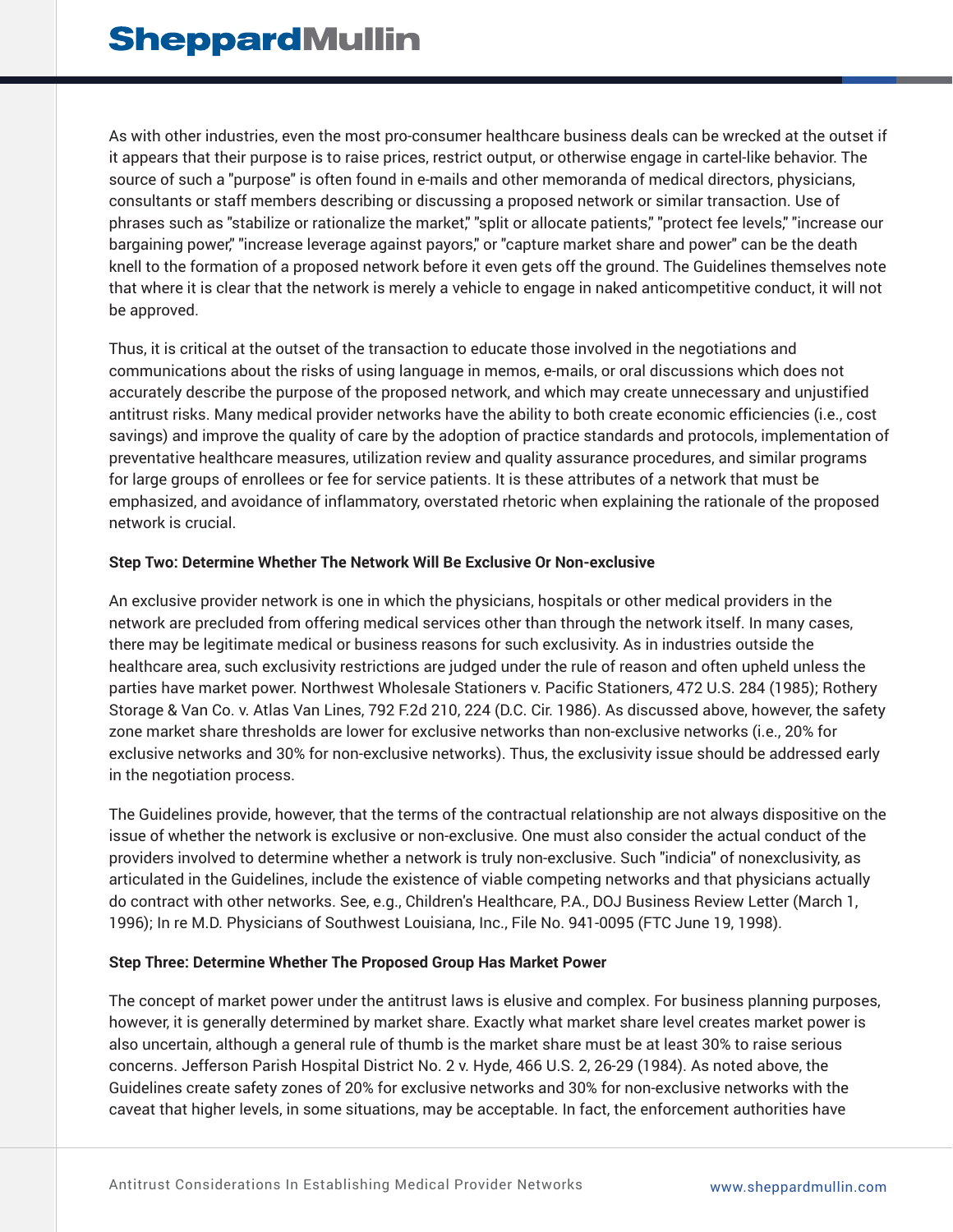approved, in business review letters, many networks having market shares of 40% or more in the relevant market. See, e.g., Dermnet, Inc., DOJ Business Review Letter (Dec. 5, 1995)(43.5%); Mid-South Physician Alliance, Inc., DOJ Business Review Letter (Mar. 30, 1995)(42%); California Chiropractic Association, DOJ Business Review Letter (Dec. 8, 1993)(50%). In rural areas where there may be a small number of providers, particularly specialists, the tolerable market shares may be much higher since otherwise there would not be a sufficient number of providers in a network to attract significant payors to the area. See, e.g., Physician Care, Inc., DOJ Business Review Letter (Oct. 28, 1994).

A difficult up front task is to determine the relevant antitrust market in which to measure market shares. Antitrust markets have two dimensions. The first dimension is product market. The traditional formulation is that the product market includes all products or services that are reasonably interchangeable in use, commonly referred to as "demand substitutability." United States v. E.I. du Pont de Nemours & Co., 351 U.S. 377 (1956). The second dimension is geographic. It includes the area in which the seller operates, and to which the purchaser can practicably turn for supplies. Morgan Strand Wheeler & Biggs v. Radiology, Ltd., 924 F. 2d. 1484, 1490 (9th Cir. 1991). The proper definition of both product and geographic markets is a hotly contested issue in many health care antitrust cases. See, e.g., FTC v. Tenet Healthcare, 186 F.3d. 1045 (8th Cir. 1999).

With respect to product market definition, the demand substitutability test will often result in each physician specialty being considered a separate market. Thus, for example, primary care physicians may not be in the same product market as cardiologists, and the market share tests must be applied separately for each specialty represented by the particular network. See, e.g., Dermnet, Inc., DOJ Business Review Letter (Dec. 5, 1995) (dermatologists, plastic surgeons, and dermatopathologists viewed as participants in three separate product markets); Children's Healthcare, P.A., DOJ Business Review Letter (March 1, 1996)(primary care pediatricians and general practitioners viewed as participants in separate product markets). In many cases, however, there may be an overlap of services provided by different specialties and, if so, this justifies including services from more than one specialty or category in the same market. See, e.g., The Heritage Alliance and Lackawanna Physicians Organization, DOJ Business Review Letter (Sept. 15, 1998)(family practitioners, general practitioners and internists viewed as participants in the same product market); Allied Colon and Rectal Specialists, DOJ Business Review Letter (July 19, 1996)(colon and rectal surgeons and general surgeons who perform surgical procedures involving the colon and/or rectum [e.g., allopathic and osteopathic general surgeons] viewed as participants in the same product market).

Geographic markets are generally limited to the city or county where the network is located, or sometimes even smaller subdivisions within cities or counties. As a general rule, the geographic market for specialized physician services (e.g., thoracic or cardiac surgery, oncology and hematology) will be larger than the geographic market for primary care services. Generally, the geographic market is the area in which patients can practicably obtain medical treatment. Except for some types of specialties, this usually will be a local area. See, e.g., Children's Healthcare, P.A., DOJ Business Review Letter (March 1, 1996); Dermnet, Inc., DOJ Business Review Letter (Dec. 5, 1995).

#### **Step Four: Obtaining Joint Venture Status**

The most important step that must be taken to fall outside the Maricopa rule is to ensure that the provider network is sufficiently integrated so as to constitute a bona fide joint venture under the antitrust laws. Northwest Stationers, supra, 472 U.S. 284 (1984). While the term joint venture has a variety of definitions in antitrust law, when applied to provider networks it generally is satisfied by risk sharing arrangements. See Hassan v. IPA, supra, 698 F.Supp. at 688-90. Such arrangements include, but are not limited to, capitation,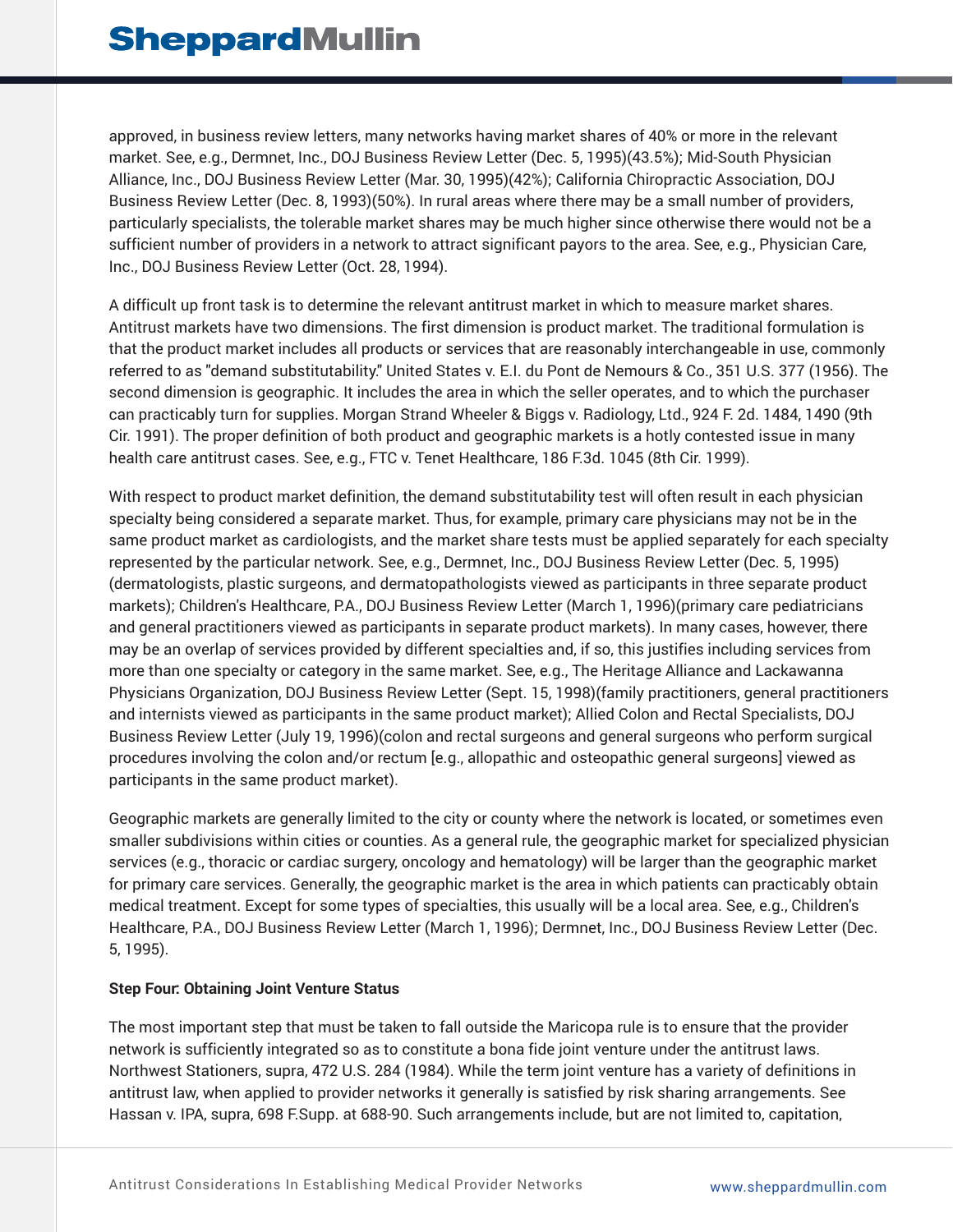agreements by the network to provide services to a health plan for a predetermined percentage of premiums or revenue from the plan, or withholding a substantial amount (typically 15-20%) of compensation from provider participants with distribution to them if and when the group meets certain cost containment or utilization goals. The common characteristic among risk sharing arrangements is to create financial incentives to reduce or contain costs and utilization and make members of the group interdependent. Since many programs implemented in conjunction with risk sharing compensation arrangements involve wellness or other preventative healthcare measures, they are often seen as promoting quality as well as economic efficiency.

In lieu of such financial risk sharing, the 1996 amendments to the Guidelines also introduced the concept of "clinical integration" as a method to obtain joint venture status, and thus rule of reason treatment. Clinical integration is a form of nonfinancial integration which achieves the same goals as risk sharing -interdependence among network participants and financial incentives to reduce costs and utilization and maximize operational efficiencies.

As provided above, the Guidelines generically define clinical integration as an "ongoing program to evaluate and modify practice patterns by the physicians and create a high degree of interdependence and cooperation to ensure quality." Much like risk sharing programs themselves, clinical integration requires the development of practice standards and protocols, monitoring compliance with them, and the imposition of penalties, either financial or possibly even expulsion, on those who do not meet the standards. It also requires an investment of human and monetary capital, usually in the form of information systems ot monitor compliance. See DOJ/FTC Guidelines, Statement 8, Section B.1; Yellowstone Physicians, L.L.C., FTC Staff Advisory Opinion (May 14, 1997).

The business review letters, advisory opinions and consent decrees, as well the Guidelines themselves, provide the following examples of programs which can be implemented by provider networks to satisfy the twin goals of cost savings and quality of care:

(a) Establishing mechanisms to control utilization of healthcare services that are designed to control costs and assure quality of care, including:

Quality and utilization goals;

Regular evaluations of individual participants and the network as a whole in meeting quality and cost effectiveness goals;

Adoption of practice standards and protocols;

Review of care in light of practice standards and protocols;

A remedial action program to modify individual participants' clinical practices where necessary (e.g., when a participant fails to adhere to utilization guidelines). This program should include financial and non-financial sanctions;

A case management program;

A "preauthorization of services" program;